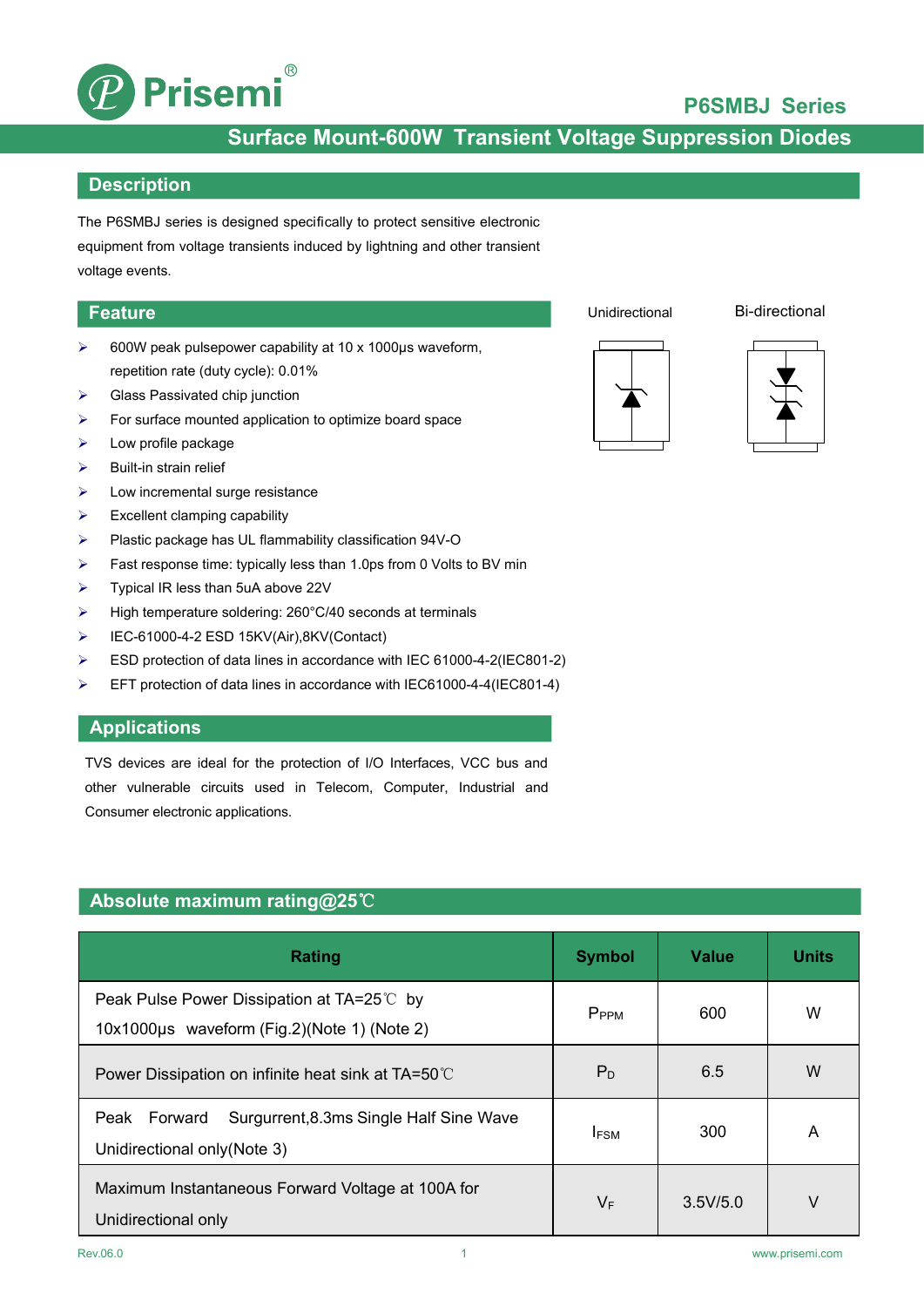### **Absolute maximum rating@25**℃

| Rating                                           | <b>Symbol</b>                | <b>Value</b>    | <b>Units</b>  |
|--------------------------------------------------|------------------------------|-----------------|---------------|
| Operating Junction and Storage Temperature Range | $T_{J}$ , $T_{\mathrm{STG}}$ | $-55$ to $+150$ | $^{\circ}$ C  |
| Typical Thermal Resistance Junction to Lead      | $R_{uJL}$                    | 15              | $\degree$ C/W |
| Typical Thermal Resistance Junction to Ambient   | $R_{uJA}$                    | 75              | $\degree$ C/W |

Notes:

1.Non-repetitive current pulse, per Fig.3and derated above TA=25℃ per Fig. 2.

2.Mounted on copper pad area of 0.31x0.31" (8.0 x 8.0mm) to each terminal.

3.Measured on 8.3ms single half sine wave or equivalent square wave for unidirectional device only, duty cycle=4 per minute maximum.

## **Electrical characteristics per line@25**℃**( unless otherwise specified)**

|                 | <b>PART NUMBER</b> | <b>REVERSE</b><br><b>STAND-OFF</b><br><b>VOLTAGE</b> | <b>BREAKDOWN VOLTAGE</b><br>VBR(V)MAX.@IT |                      | <b>TEST</b><br><b>CURRENT</b> | <b>REVERSE</b><br><b>LEAKAGE</b><br>@VRWM      | <b>PEAK</b><br><b>PULSE</b><br><b>CURRENT</b> | <b>MAXIMUM</b><br><b>CLAMPING</b><br><b>VOLTAGE</b><br>@lpp |
|-----------------|--------------------|------------------------------------------------------|-------------------------------------------|----------------------|-------------------------------|------------------------------------------------|-----------------------------------------------|-------------------------------------------------------------|
| <b>BI-POLAR</b> | <b>UNI-POLAR</b>   | <b>VRWM</b><br>(V)                                   | <b>VBR</b><br>MIN(V)                      | <b>VBR</b><br>MAX(V) | $\Pi$<br>(mA)                 | $\ensuremath{\mathsf{IR}}\xspace$<br>$(\mu A)$ | Ipp<br>(A)                                    | <b>Vc</b><br>(V)                                            |
| P6SMBJ6.8CA     | P6SMBJ6.8A         | 5.80                                                 | 6.45                                      | 7.14                 | 10                            | 1000                                           | 57.14                                         | 10.5                                                        |
| P6SMBJ7.5CA     | P6SMBJ7.5A         | 6.40                                                 | 7.13                                      | 7.88                 | 10                            | 500                                            | 53.10                                         | 11.3                                                        |
| P6SMBJ8.2CA     | P6SMBJ8.2A         | 7.02                                                 | 7.79                                      | 8.61                 | 10                            | 200                                            | 49.59                                         | 12.1                                                        |
| P6SMBJ9.1CA     | P6SMBJ9.1A         | 7.78                                                 | 8.65                                      | 9.50                 | $\mathbf{1}$                  | 50                                             | 44.78                                         | 13.4                                                        |
| P6SMBJ10CA      | P6SMBJ10A          | 8.55                                                 | 9.50                                      | 10.50                | $\overline{1}$                | 10                                             | 41.38                                         | 14.5                                                        |
| P6SMBJ11CA      | P6SMBJ11A          | 9.40                                                 | 10.50                                     | 11.60                | $\mathbf{1}$                  | $\mathbf{1}$                                   | 38.4                                          | 15.6                                                        |
| P6SMBJ12CA      | P6SMBJ12A          | 10.20                                                | 11.40                                     | 12.60                | $\overline{1}$                | $\mathbf{1}$                                   | 35.93                                         | 16.7                                                        |
| P6SMBJ13CA      | P6SMBJ13A          | 11.10                                                | 12.40                                     | 13.70                | $\mathbf{1}$                  | $\mathbf{1}$                                   | 32.97                                         | 18.2                                                        |
| P6SMBJ15CA      | P6SMBJ15A          | 12.80                                                | 14.30                                     | 15.80                | $\overline{1}$                | $\mathbf{1}$                                   | 28.30                                         | 21.2                                                        |
| P6SMBJ16CA      | P6SMBJ16A          | 13.60                                                | 15.20                                     | 16.80                | $\overline{1}$                | $\mathbf{1}$                                   | 26.67                                         | 22.5                                                        |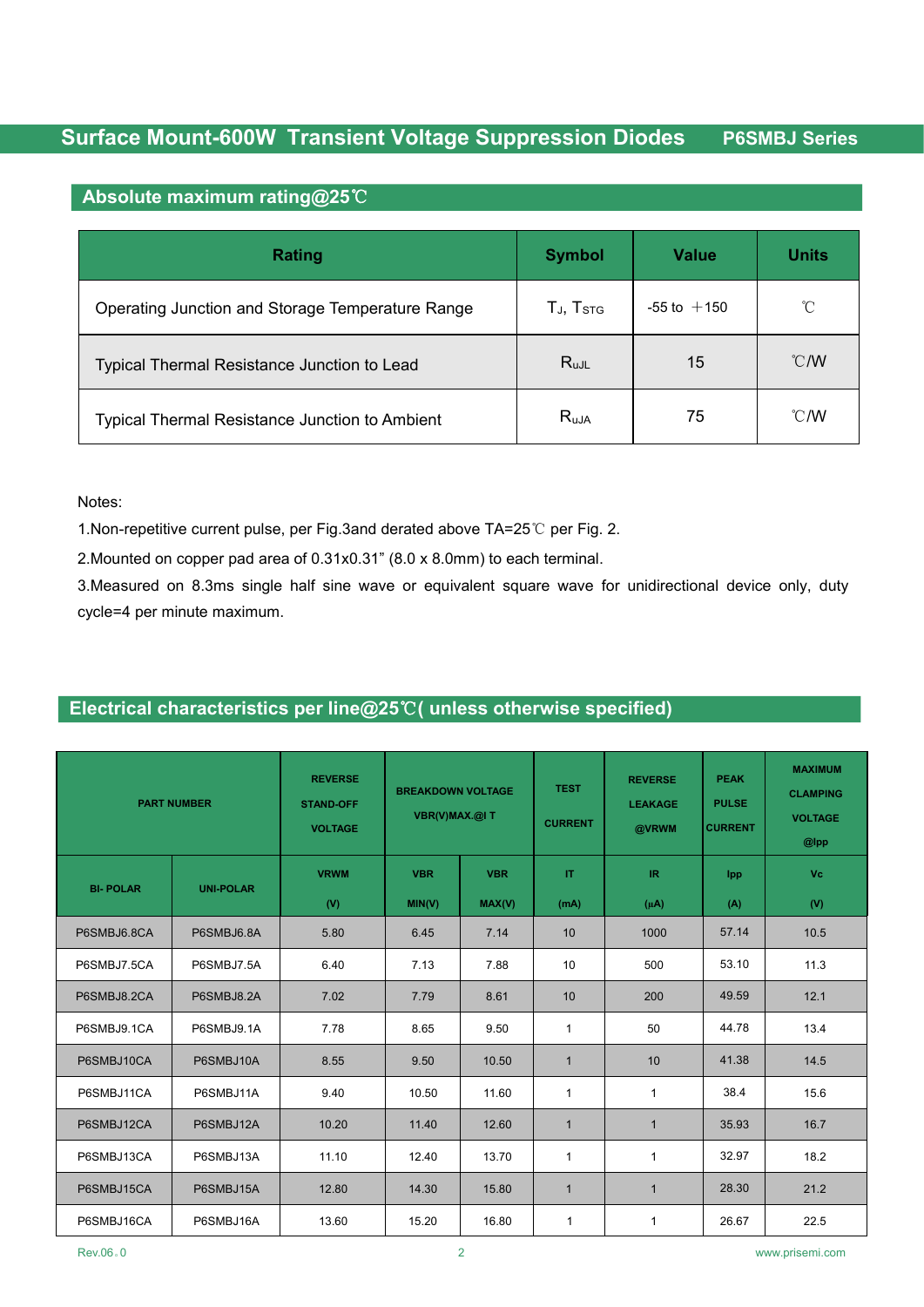|                 | <b>PART NUMBER</b> | <b>REVERSE</b><br><b>STAND-OFF</b><br><b>VOLTAGE</b> | <b>BREAKDOWN VOLTAGE</b><br>VBR(V)MAX.@IT |            | <b>TEST</b><br><b>CURRENT</b> | <b>REVERSE</b><br><b>LEAKAGE</b><br>@VRWM | <b>PEAK</b><br><b>PULSE</b><br><b>CURRENT</b> | <b>MAXIMUM</b><br><b>CLAMPING</b><br><b>VOLTAGE</b><br>$@$ lpp |
|-----------------|--------------------|------------------------------------------------------|-------------------------------------------|------------|-------------------------------|-------------------------------------------|-----------------------------------------------|----------------------------------------------------------------|
|                 |                    | <b>VRWM</b>                                          | <b>VBR</b>                                | <b>VBR</b> | IT.                           | IR.                                       | lpp.                                          | Vc                                                             |
| <b>BI-POLAR</b> | <b>UNI-POLAR</b>   | (V)                                                  | MIN(V)                                    | MAX(V)     | (mA)                          | $(\mu A)$                                 | (A)                                           | (V)                                                            |
| P6SMBJ18CA      | P6SMBJ18A          | 15.30                                                | 17.10                                     | 18.90      | $\mathbf{1}$                  | $\mathbf{1}$                              | 23.81                                         | 25.2                                                           |
| P6SMBJ20CA      | P6SMBJ20A          | 17.10                                                | 19.00                                     | 21.00      | $\mathbf{1}$                  | $\mathbf{1}$                              | 21.66                                         | 27.7                                                           |
| P6SMBJ22CA      | P6SMBJ22A          | 18.80                                                | 20.90                                     | 23.10      | $\mathbf{1}$                  | $\mathbf{1}$                              | 19.61                                         | 30.6                                                           |
| P6SMBJ24CA      | P6SMBJ24A          | 20.50                                                | 22.80                                     | 25.20      | $\mathbf{1}$                  | $\mathbf{1}$                              | 18.07                                         | 33.2                                                           |
| P6SMBJ27CA      | P6SMBJ27A          | 23.10                                                | 25.70                                     | 28.40      | $\mathbf{1}$                  | $\mathbf{1}$                              | 16.00                                         | 37.5                                                           |
| P6SMBJ30CA      | P6SMBJ30A          | 25.60                                                | 28.50                                     | 31.50      | $\mathbf{1}$                  | $\mathbf{1}$                              | 14.49                                         | 41.4                                                           |
| P6SMBJ33CA      | P6SMBJ33A          | 28.20                                                | 31.40                                     | 34.70      | $\mathbf{1}$                  | $\mathbf{1}$                              | 13.13                                         | 45.7                                                           |
| P6SMBJ36CA      | P6SMBJ36A          | 30.80                                                | 34.20                                     | 37.80      | $\mathbf{1}$                  | $\mathbf{1}$                              | 12.02                                         | 49.9                                                           |
| P6SMBJ39CA      | P6SMBJ39A          | 33.30                                                | 37.10                                     | 41.00      | $\mathbf{1}$                  | $\mathbf{1}$                              | 11.13                                         | 53.9                                                           |
| P6SMBJ43CA      | P6SMBJ43A          | 36.80                                                | 40.90                                     | 45.20      | $\mathbf{1}$                  | $\mathbf{1}$                              | 10.12                                         | 59.3                                                           |
| P6SMBJ47CA      | P6SMBJ47A          | 40.20                                                | 44.70                                     | 49.40      | $\mathbf{1}$                  | $\mathbf{1}$                              | 9.26                                          | 64.8                                                           |
| P6SMBJ51CA      | P6SMBJ51A          | 43.60                                                | 48.5                                      | 53.60      | $\mathbf{1}$                  | $\mathbf{1}$                              | 8.56                                          | 70.1                                                           |
| P6SMBJ56CA      | P6SMBJ56A          | 47.80                                                | 53.20                                     | 58.80      | $\mathbf{1}$                  | $\mathbf{1}$                              | 7.79                                          | 77.0                                                           |
| P6SMBJ62CA      | P6SMBJ62A          | 53.00                                                | 58.90                                     | 65.10      | $\mathbf{1}$                  | $\mathbf{1}$                              | 7.06                                          | 85.0                                                           |
| P6SMBJ68CA      | P6SMBJ68A          | 58.10                                                | 64.60                                     | 71.40      | $\mathbf{1}$                  | $\mathbf{1}$                              | 6.52                                          | 92.0                                                           |
| P6SMBJ75CA      | P6SMBJ75A          | 64.10                                                | 71.30                                     | 78.80      | $\mathbf{1}$                  | $\mathbf{1}$                              | 5.83                                          | 103.0                                                          |
| P6SMBJ82CA      | P6SMBJ82A          | 70.10                                                | 77.90                                     | 86.10      | $\mathbf{1}$                  | 1                                         | 5.31                                          | 113.0                                                          |
| P6SMBJ91CA      | P6SMBJ91A          | 77.80                                                | 86.50                                     | 95.50      | $\mathbf{1}$                  | $\mathbf{1}$                              | 4.80                                          | 125.0                                                          |
| P6SMBJ100CA     | P6SMBJ100A         | 84.00                                                | 95.00                                     | 105.00     | $\mathbf{1}$                  | $\mathbf{1}$                              | 4.38                                          | 137.0                                                          |
| P6SMBJ110CA     | P6SMBJ110A         | 94.00                                                | 105.00                                    | 116.00     | $\mathbf{1}$                  | $\mathbf{1}$                              | 3.95                                          | 152.0                                                          |
| P6SMBJ120CA     | P6SMBJ120A         | 102.00                                               | 114.00                                    | 126.00     | $\mathbf{1}$                  | $\mathbf{1}$                              | 3.95                                          | 152.0                                                          |
| P6SMBJ130CA     | P6SMBJ130A         | 111.00                                               | 124.00                                    | 137.00     | $\mathbf{1}$                  | $\mathbf{1}$                              | 3.35                                          | 179.0                                                          |
| P6SMBJ150CA     | P6SMBJ150A         | 128.00                                               | 143.00                                    | 158.00     | $\mathbf{1}$                  | $\mathbf{1}$                              | 2.90                                          | 207.0                                                          |
| P6SMBJ160CA     | P6SMBJ160A         | 136.00                                               | 152.00                                    | 168.00     | $\mathbf{1}$                  | $\mathbf{1}$                              | 2.74                                          | 219.0                                                          |
| P6SMBJ170CA     | P6SMBJ170A         | 145.00                                               | 162.00                                    | 179.00     | $\mathbf{1}$                  | $\mathbf{1}$                              | 2.56                                          | 234.0                                                          |
| P6SMBJ180CA     | P6SMBJ180A         | 154.00                                               | 171.00                                    | 189.00     | $\mathbf{1}$                  | $\mathbf{1}$                              | 2.44                                          | 246.0                                                          |
|                 |                    |                                                      |                                           |            |                               |                                           |                                               |                                                                |
| P6SMBJ200CA     | P6SMBJ200A         | 171.00                                               | 190.00                                    | 210.00     | $\mathbf{1}$                  | $\mathbf{1}$                              | 2.19                                          | 274.0                                                          |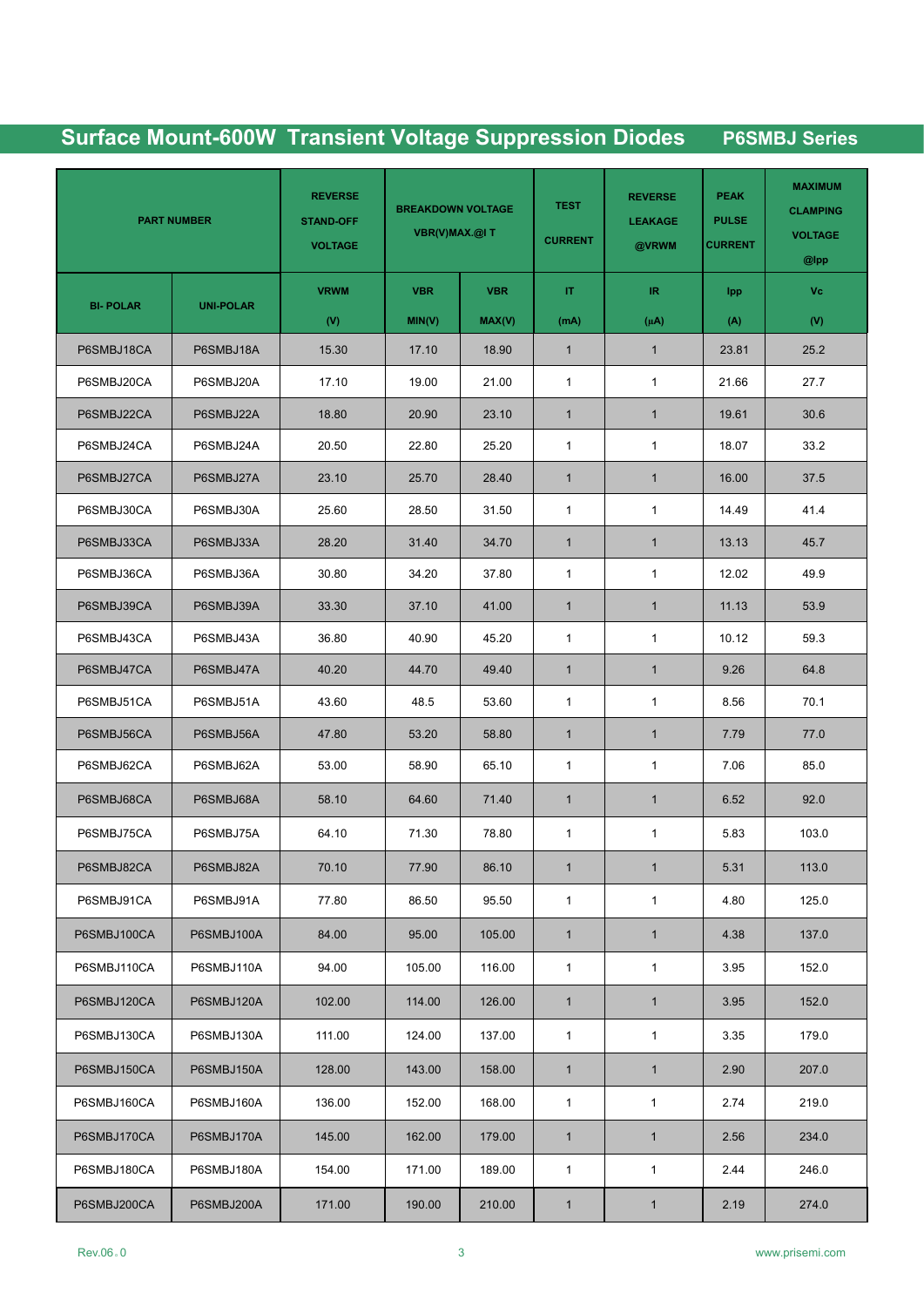|                 | <b>PART NUMBER</b> | <b>REVERSE</b><br><b>STAND-OFF</b><br><b>VOLTAGE</b> | <b>BREAKDOWN VOLTAGE</b><br>VBR(V)MAX.@IT |                      | <b>TEST</b><br><b>CURRENT</b> | <b>REVERSE</b><br><b>LEAKAGE</b><br>@VRWM      | <b>PEAK</b><br><b>PULSE</b><br><b>CURRENT</b> | <b>MAXIMUM</b><br><b>CLAMPING</b><br><b>VOLTAGE</b><br>@lpp |
|-----------------|--------------------|------------------------------------------------------|-------------------------------------------|----------------------|-------------------------------|------------------------------------------------|-----------------------------------------------|-------------------------------------------------------------|
| <b>BI-POLAR</b> | <b>UNI-POLAR</b>   | <b>VRWM</b><br>(V)                                   | <b>VBR</b><br>MIN(V)                      | <b>VBR</b><br>MAX(V) | $\mathbf T$<br>(mA)           | $\ensuremath{\mathsf{IR}}\xspace$<br>$(\mu A)$ | Ipp<br>(A)                                    | <b>Vc</b><br>(V)                                            |
| P6SMBJ220CA     | P6SMBJ220A         | 185.00                                               | 209.00                                    | 231.00               | $\mathbf{1}$                  | 1                                              | 1.83                                          | 328.0                                                       |
| P6SMBJ250CA     | P6SMBJ250A         | 214.00                                               | 237.00                                    | 263.00               | $\mathbf{1}$                  | $\mathbf{1}$                                   | 1.74                                          | 344.0                                                       |
| P6SMBJ300CA     | P6SMBJ300A         | 256.00                                               | 285.00                                    | 315.00               | $\mathbf{1}$                  | 1                                              | 1.45                                          | 414.0                                                       |
| P6SMBJ350CA     | P6SMBJ350A         | 300.00                                               | 332.00                                    | 368.00               | $\mathbf{1}$                  | $\mathbf{1}$                                   | 1.24                                          | 482.0                                                       |
| P6SMBJ400CA     | P6SMBJ400A         | 342.00                                               | 380.00                                    | 420.00               | $\mathbf{1}$                  | 1                                              | 1.09                                          | 548.0                                                       |
| P6SMBJ440CA     | P6SMBJ440A         | 376.00                                               | 418.00                                    | 462.00               | $\mathbf{1}$                  | $\mathbf{1}$                                   | 1.00                                          | 602.0                                                       |
| P6SMBJ480CA     | P6SMBJ480A         | 408.00                                               | 456.00                                    | 504.00               | $\mathbf{1}$                  | 1                                              | 0.91                                          | 658.0                                                       |
| P6SMBJ530CA     | P6SMBJ530A         | 450.00                                               | 503.50                                    | 556.50               | $\mathbf{1}$                  | $\mathbf{1}$                                   | 0.83                                          | 725.0                                                       |
| P6SMBJ540CA     | P6SMBJ540A         | 459.00                                               | 513.00                                    | 567.00               | $\mathbf{1}$                  | 1                                              | 0.81                                          | 740.0                                                       |
| P6SMBJ550CA     | P6SMBJ550A         | 467.00                                               | 522.50                                    | 577.50               | $\mathbf{1}$                  | $\mathbf{1}$                                   | 0.79                                          | 760.0                                                       |

Notes:

For bidirectional type having  $V_{RWM}$  of 20 volts and less, the  $I_R$  limit is double.

For parts without A (VBR is ± 10% and VC is 5% higher than A parts.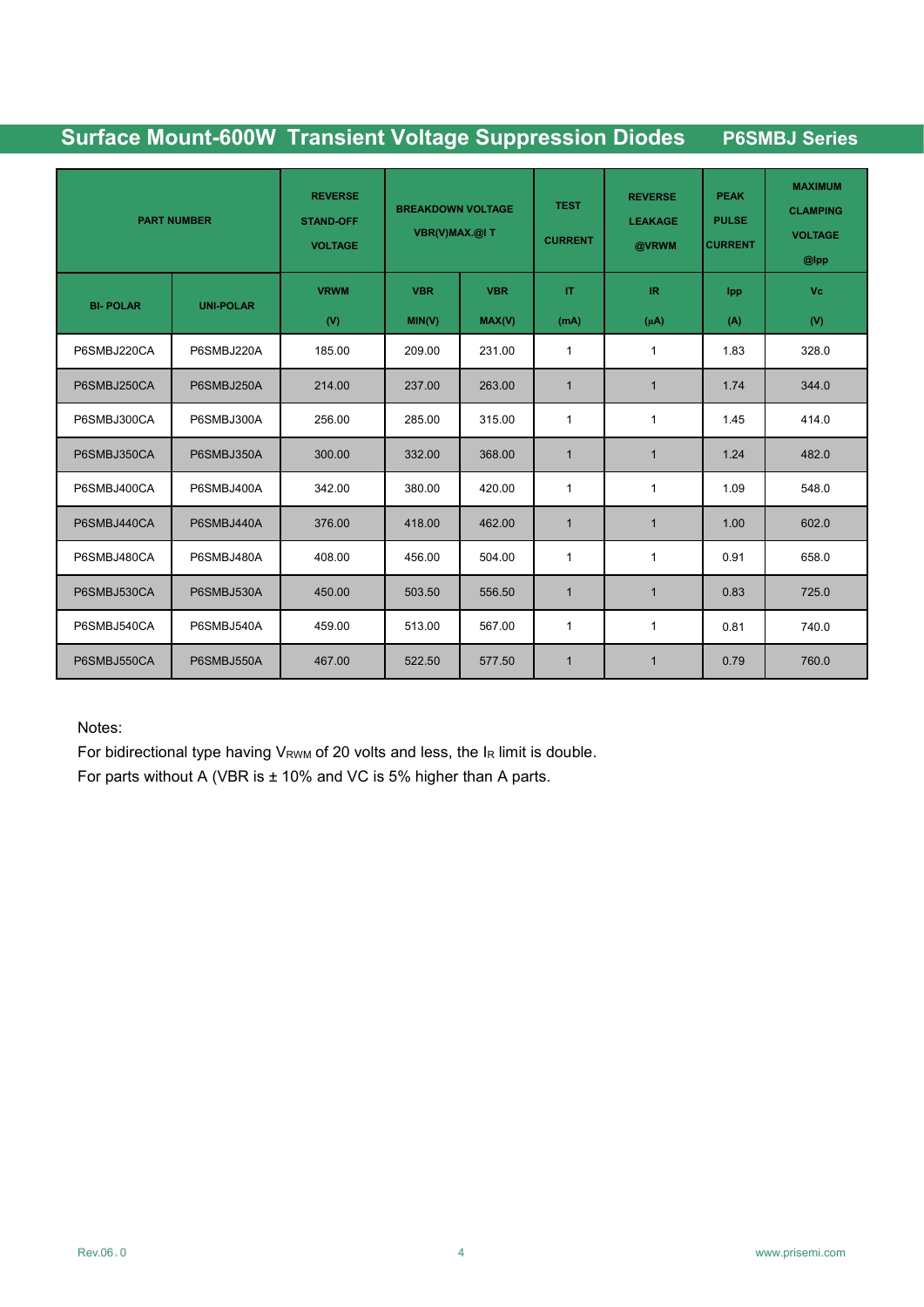

#### Fig 1. Peak Pulse Power Rating Curve Fig 2. Pulse Derating Curve

















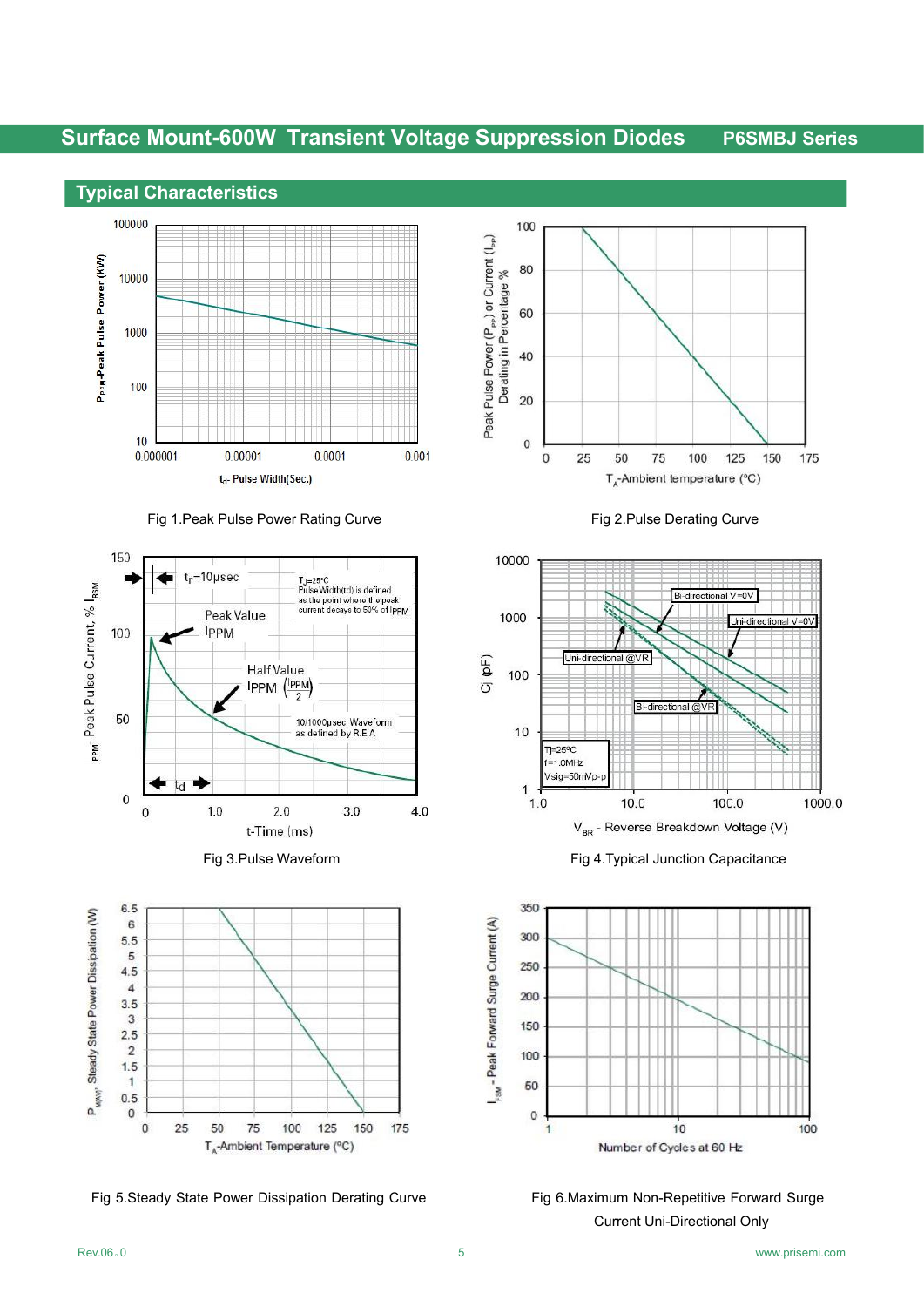## **Solder Reflow Recommendation**



Peak Temp=257℃, Ramp Rate=0.802deg. ℃/sec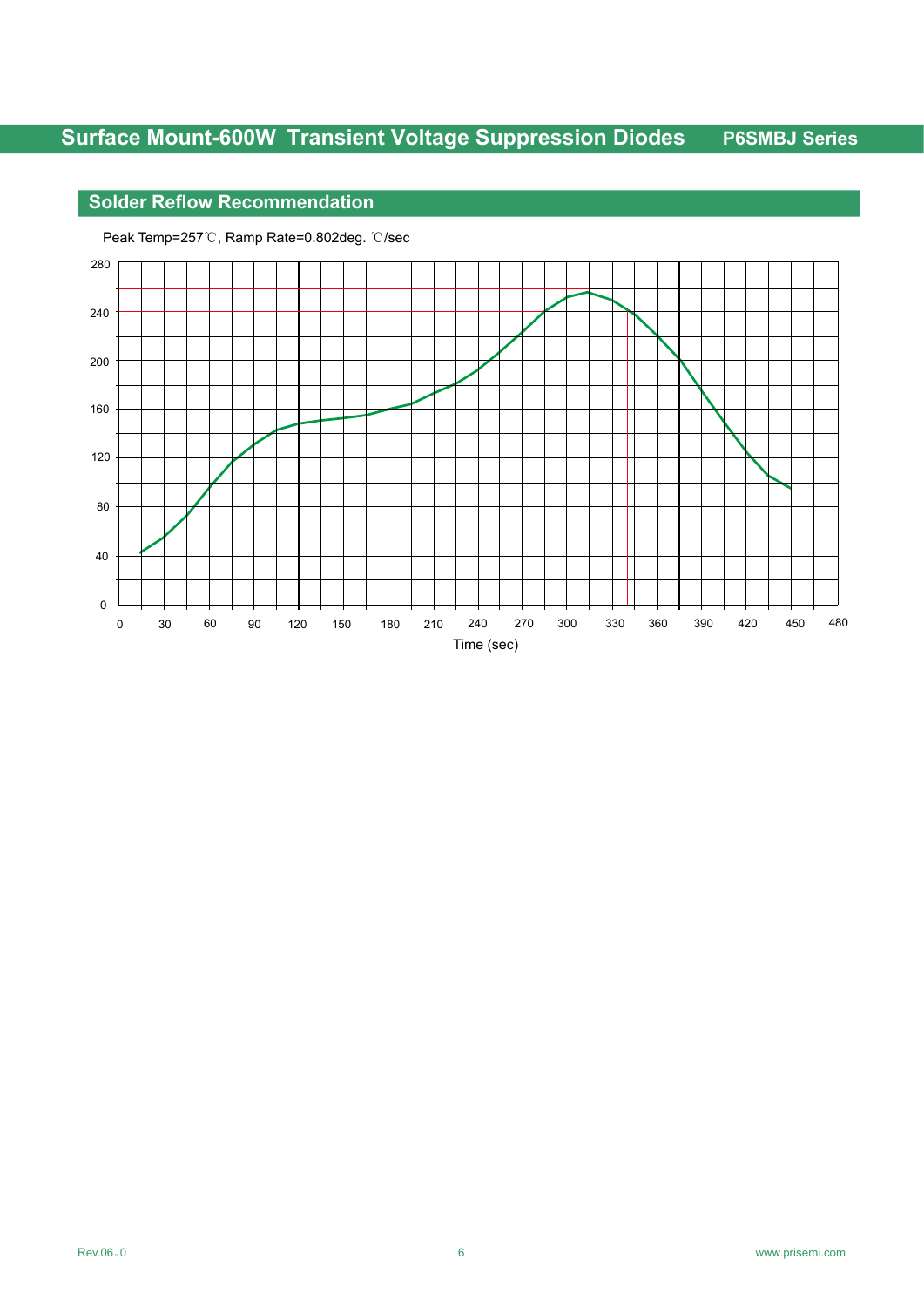## **Product dimension(SMB)**





|                  | <b>Millimeters</b> |            |  |  |  |  |
|------------------|--------------------|------------|--|--|--|--|
| <b>Dimension</b> | <b>MIN</b>         | <b>MAX</b> |  |  |  |  |
| D                | 3.40               | 3.94       |  |  |  |  |
| D <sub>1</sub>   | 1.90               | 2.10       |  |  |  |  |
| L                | 4.22               | 4.70       |  |  |  |  |
| T                | 5.21               | 5.59       |  |  |  |  |
| T <sub>1</sub>   | 0.90               | 1.42       |  |  |  |  |
| d                | 0.00               | 0.23       |  |  |  |  |
| Η                | 1.95               | 2.60       |  |  |  |  |
| H1               | 2.00               | 2.34       |  |  |  |  |



## **Ordering information**

| Jevice                  | ackage               | Shinnina               |
|-------------------------|----------------------|------------------------|
| <b>PASMR.</b><br>Series | Free<br>SMB (<br>.Dŀ | 3000<br>Reel<br>lane & |